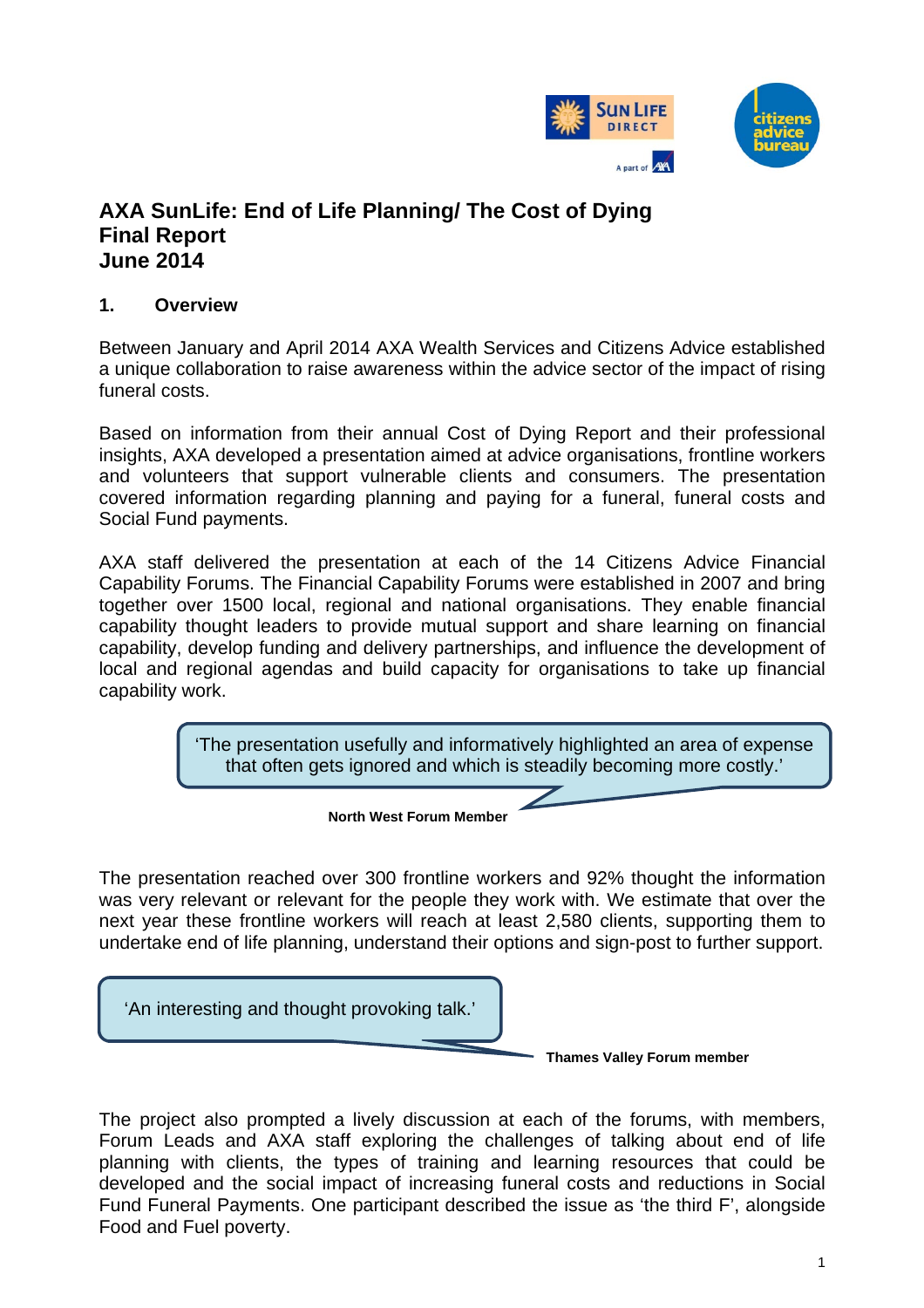## **2. Key Findings**

Feedback demonstrates that the project delivered on the objective of raising awareness of the cost of dying and the presentation had a positive impact on the audience at the forums. Members commented that they had not previously been aware of the levels of cost involved in planning a funeral nor had they necessarily realised the impact that the cost of dying is having on society, particularly on those most vulnerable.

Evaluation forms were issued to all in attendance at each meeting. 218 forms were completed, a response rate of 63%.

Following the presentation:

- 92% of forum members in the audience thought the information was very relevant for the people they work with
- 79% of forum members in the audience have changed their view of the importance of end of life planning for the people they work with
- 82% of forum members in the audience felt more or much more confident about discussing end of life planning with the people they work with
- 71% of forum members in the audience are more or much more likely to discuss end of life planning with the people they work with
- 93% of forum members in the audience will pass on what they have learnt to colleagues.

The feedback highlights some significant trends. The majority of members now recognise that end-of-life planning is an important area for their clients, and plan to discuss forward planning and explore possible payment options. With 93% of members planning to cascade this information on to colleagues the project has potentially created a shift in the advice sector's approach to end-of-life planning with clients.

Although a small percentage of forum members thought that the information wasn't relevant for the people they work with, the main reason identified for this was that it wouldn't be seen as a priority for people who are already having difficulty meeting their essential living costs such as food and fuel. Despite this, the feedback suggested it would not deter frontline workers from building it into a discussion around forward planning and highlighting the possible options available, simply that it would not be a priority area.

82% of attendees reported feeling much more confident about discussing end of life planning, demonstrating the effectiveness of the presentation and subsequent question and answer sessions. By creating these thought leaders within the advice sector we anticipate end of life planning to feature as part of advice with much greater frequency. For the percentage of people who reported feeling no more confident, this was mainly due to them feeling they had a sufficient level of understanding around the topic prior to the presentation.

Overall the feedback demonstrates that the vast majority of people have taken on board the importance of emphasising the need for frontline workers to be introducing this topic into their discussions with clients.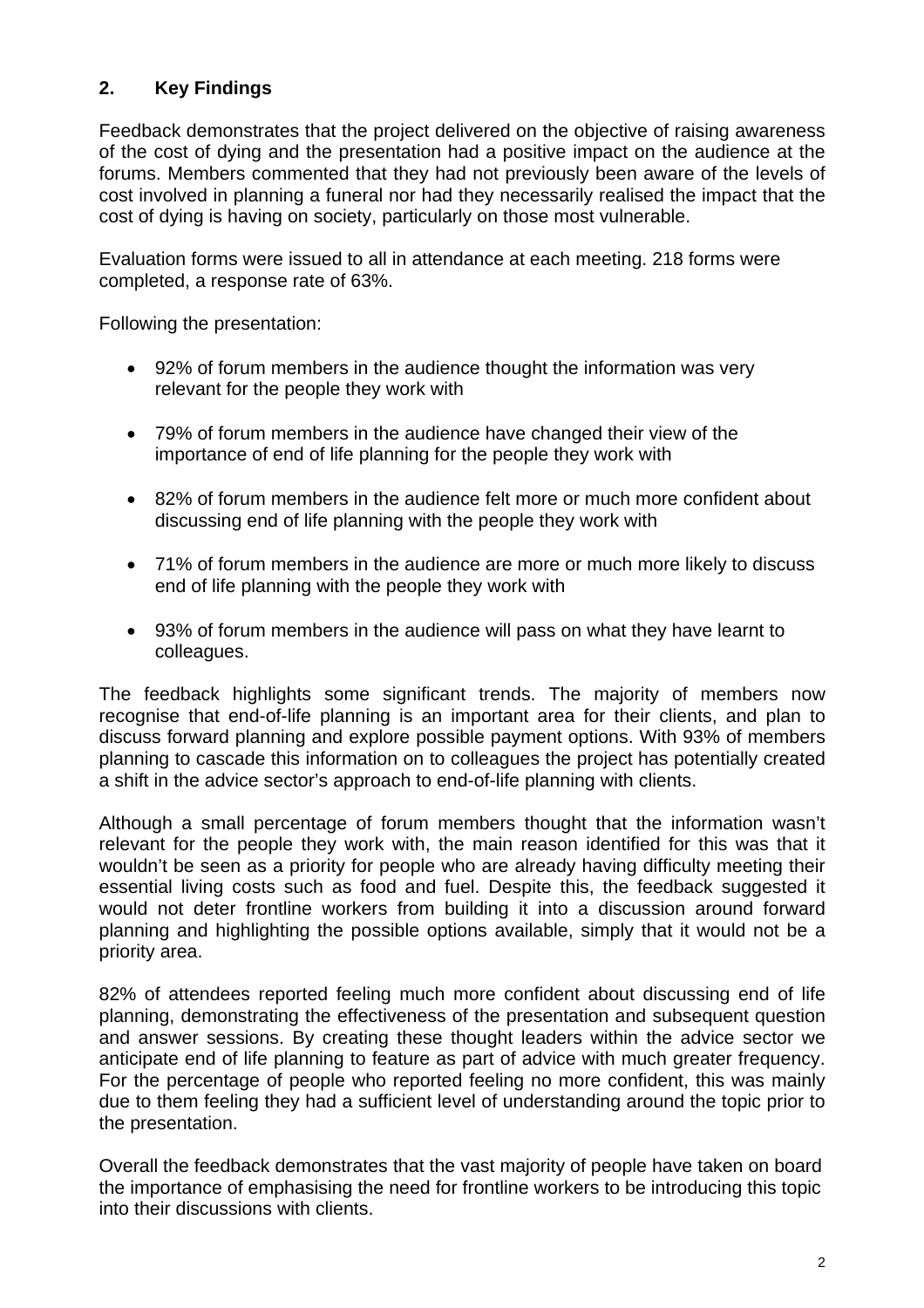## **3. Frontline workers reached**

The presentation directly reached over 300 frontline workers across England and Wales. In addition, 93% of people said that they would pass on the information that they had learnt to colleagues, therefore substantially increasing the potential reach of this information across the advice network.

#### **Figure 1. Map of England and Wales showing regional forums and the number of forum members in audience**

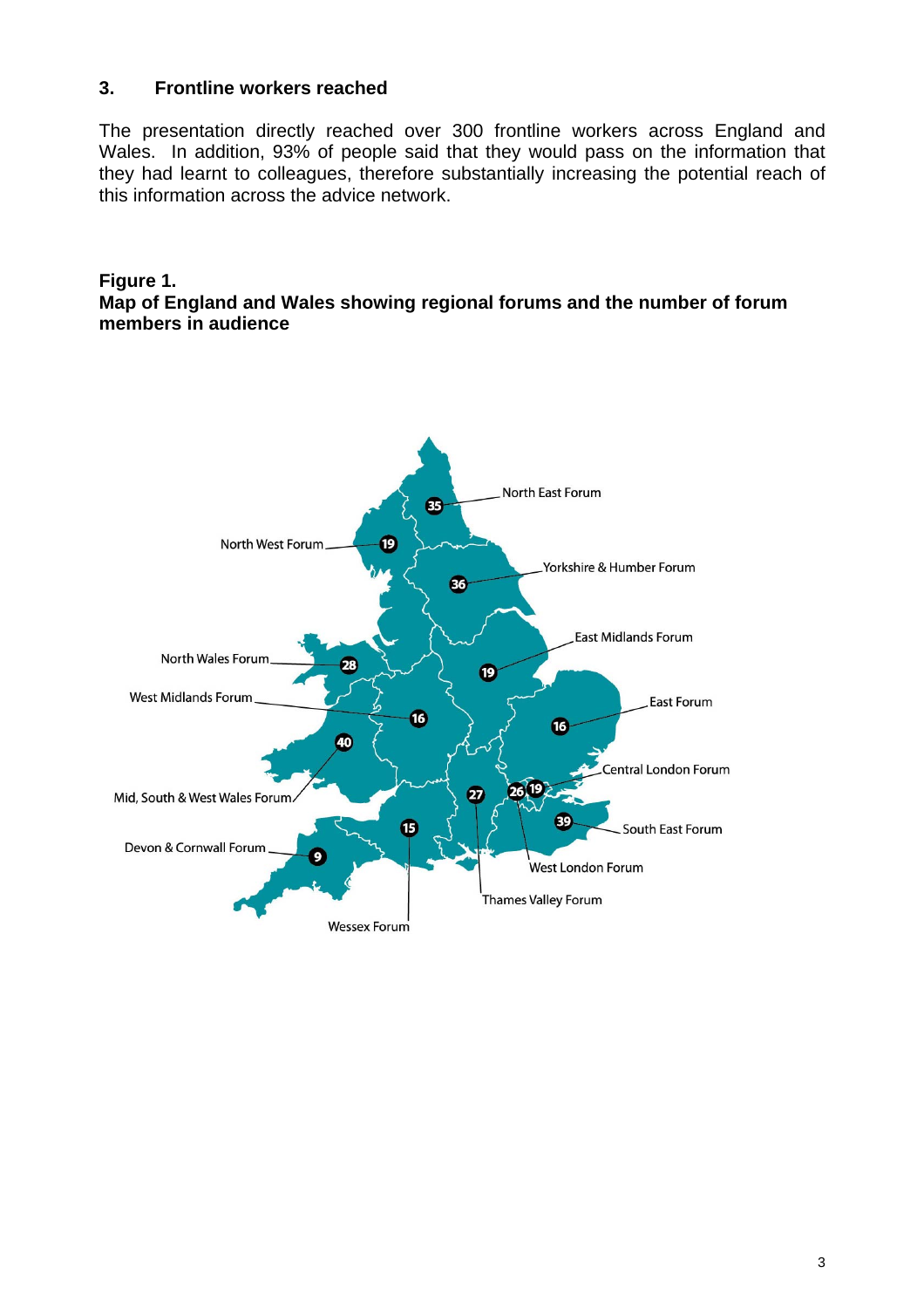#### **Information cascade to clients**

At least 2,580<sup>1</sup> people will have benefited through the 'cascade'<sup>2</sup> effect from frontline workers. A diverse range of organisations, supporting and assisting vulnerable clients and communities attend forum meetings. Many of the client groups they work with have specific needs and are often on low incomes.

630 copies of the co-branded leaflet 'Help yourself to prepare for later life' have been distributed to forum members along with 305 copies of the AXA SunLife produced leaflet 'How to plan for your funeral'.



### **Figure 2. Profile of organisations in audience**

 $^{2}$  This is based on a multiplier of an average of 15 clients per annum reached by each worker, which is a conservative estimate from our various studies (see Citizens Advice Financial Skills for Life report on the bureaux and forum grants programme of 2007 http://www.financialskillsforlife.org.uk/index/partnerships/financialskillsforlife/fsfl\_resourcespublications.htm )

l  $1$  Based on the assumption that at least half of all forum members work directly with clients.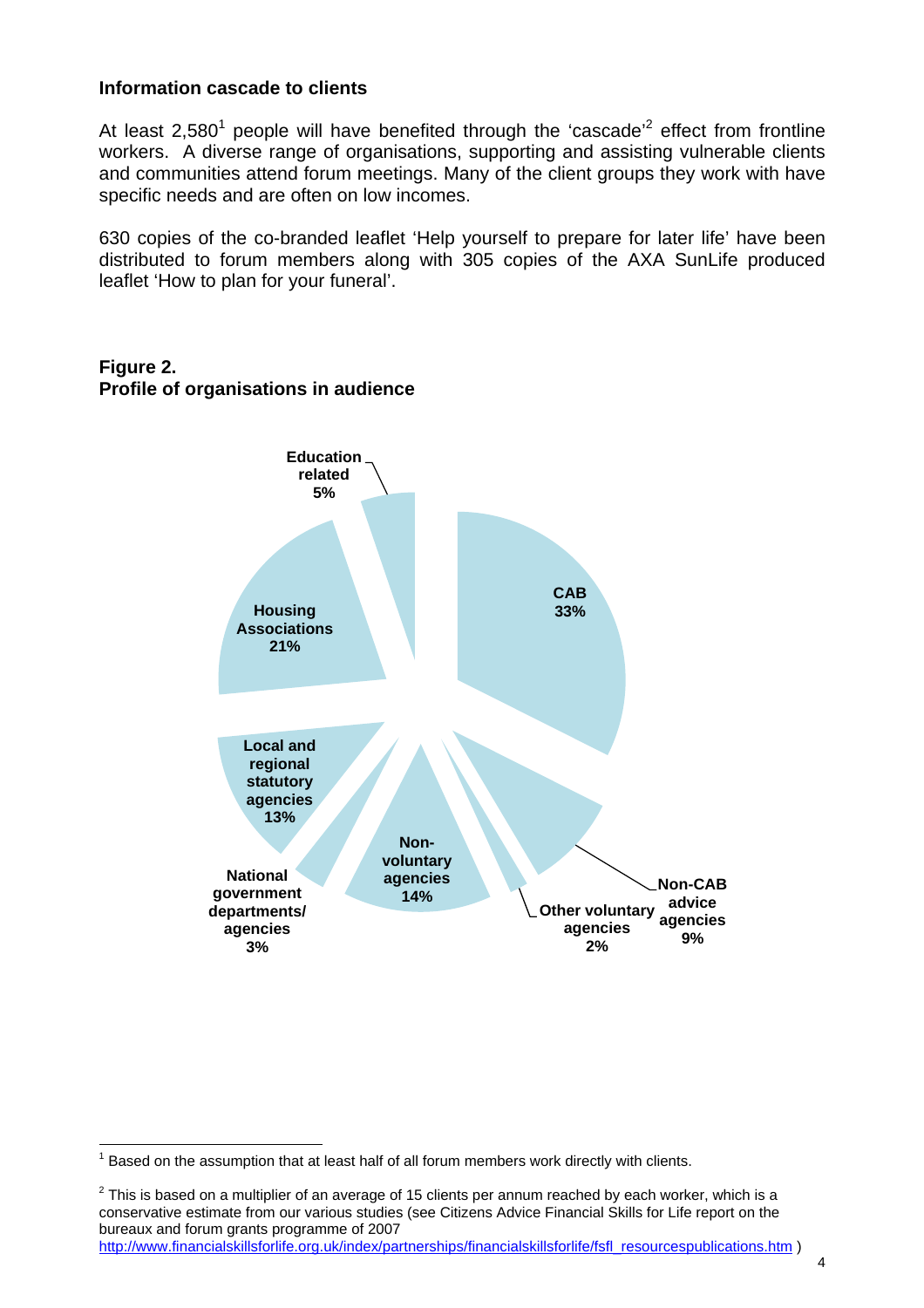## **4. Feedback from forum members**

Alongside gathering impact evidence through feedback forms Citizens Advice staff members also gathered anecdotal feedback from forum members following the presentation at a number of meetings. The overall reception to the presentation was positive and generated a lot of discussion. The film clip of Rhonda's Story was well received and conveyed the powerful message around considering the impact on loved ones left behind in a thought provoking and sensitive manner. Most members were surprised by figures quoted for the average cost of a funeral and the regional variations in cost and members who had experienced paying for a funeral were able to share their experience.

The presentation generated a lively discussion at each of the forums, with members discussing the challenges of introducing funeral planning to clients. Members raised some concerns about how to manage the emotional sensitivities of the topic and ensure that clients feel empowered to make choices. Lots of members mentioned there was a lack of training and resources covering funeral planning.

Members also discussed how the rising cost of funerals could be presented as a campaign issue. One discussion generated the idea that funeral poverty could become 'the third F' alongside Fuel and Food poverty.

Members were interested to know more about how AXA's funeral plan works so that they could gain a better understanding of this type of product in order to explain it as a potential option to clients. AXA dealt with this line of questioning in an appropriate way in an effort to remain impartial.

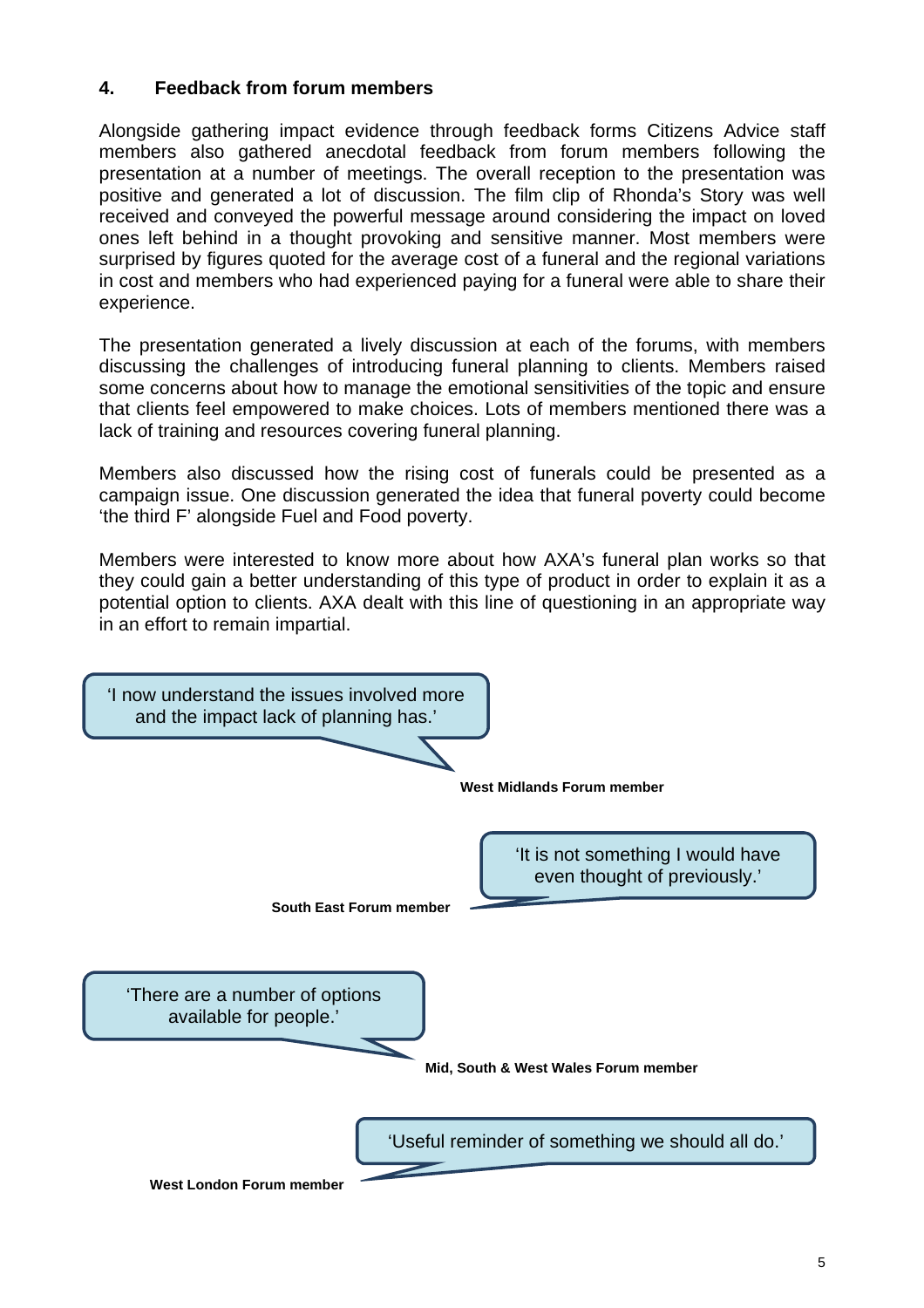'It was a shock to hear that where we lived would make a big difference to the cost of preparing for a funeral.'



Forum members also discussed specific follow up actions they planned to undertake following the presentation:

- Briefing at next team meeting.
- Pass information on to Loan Manager at Credit Union so appropriate advice can be provided to people who apply for loans to pay for funerals.
- Inclusion of end of life planning in future discussions with people about budgeting.
- Feature in next Housing Association newsletter.

## **5. Feedback from Forum Leads**

The partnership between AXA Wealth Services and the financial capability forums was well received by Forum Leads and despite some initial reservations concerning avoidance of a sales pitch, AXA successfully overcame this barrier by adopting a sensitive approach to presenting the information. The presentation generated lots of discussion and allowed both parties to learn a great deal of information about each other.

Forum leads further re-enforced the positive feedback from their members.